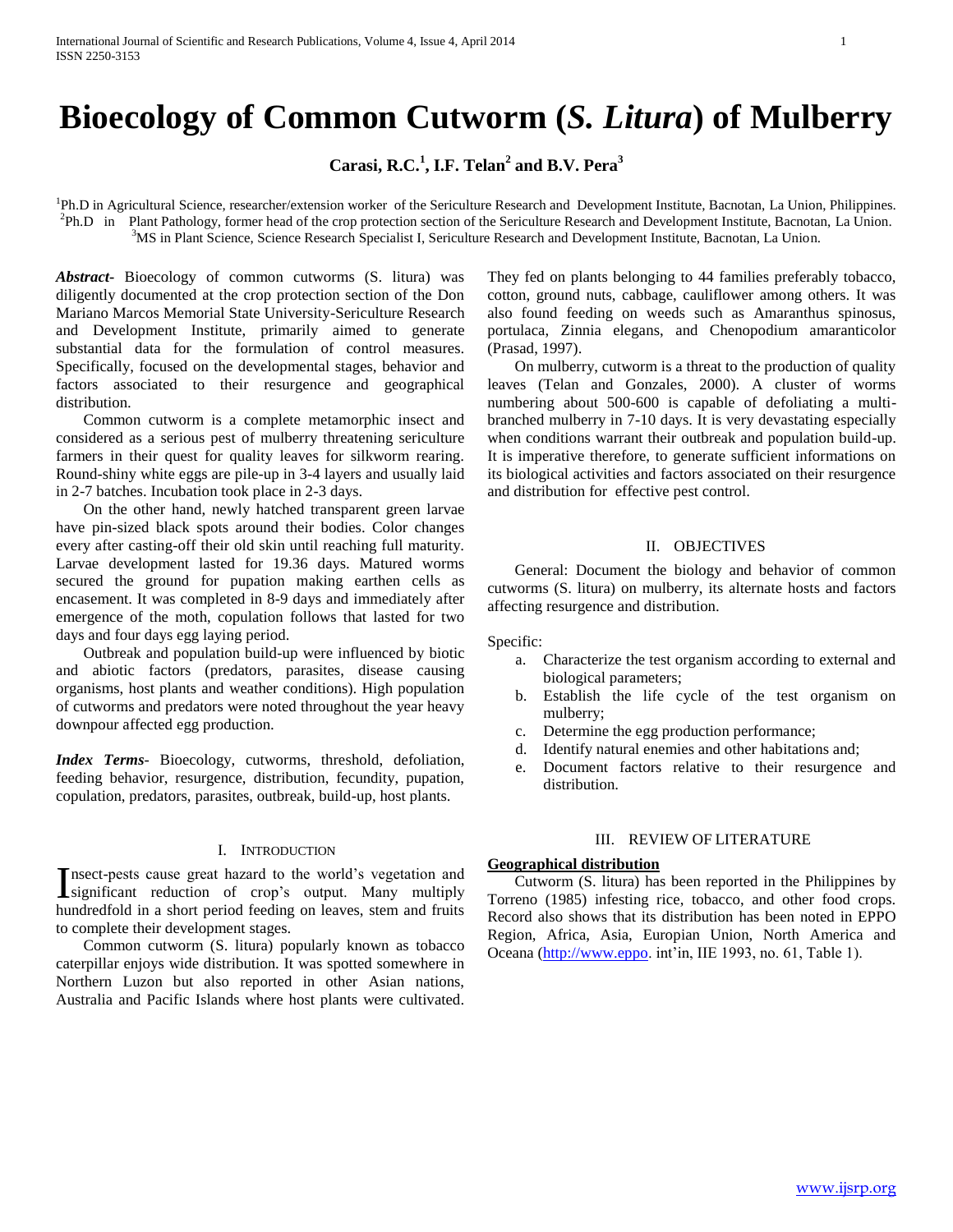| <b>REGION/COUNTRY</b> | SOURCE AND YEAR OF DOCUMENTATION        |  |  |
|-----------------------|-----------------------------------------|--|--|
| Philippines           | Capco, 1957                             |  |  |
| India                 | Hampson, 1919; Cotes and Swinhoe, 1888; |  |  |
|                       | Anon, 1965; Lal and Nayak, 1963;        |  |  |
|                       | San Gupta and Behura, 1957              |  |  |
| Burma                 | Hanson, 1963                            |  |  |
| <b>Bonin Islands</b>  | Shiraki, 1952                           |  |  |
| Bangladesh            | Alom, 1962                              |  |  |
| Cambodia              | Hanson, 1963                            |  |  |
| China                 | Hampson 1909                            |  |  |
| Christmas Islands     | Cab, 1967                               |  |  |
| Cocos-Keeling         | Hampsom, 1909                           |  |  |
| Indonesia             | Wallace, 1966                           |  |  |
| Japan                 | Shiraki, 1952                           |  |  |
| Korea                 | Eguchi, 1926                            |  |  |
| Laos                  | Hauson, 1963                            |  |  |
| Malaysia              | Corbett and Miller, 1933                |  |  |
| Maldivces             | Cab, 1967                               |  |  |
| Nepal                 | Cab, 1967                               |  |  |
| Pakistan              | Anon, 1965                              |  |  |
| Rukyu Island          | Shiraki, 1952                           |  |  |
| Singapore             | Hampson, 1919                           |  |  |
| Taiwan                | Misaka, et. al, 1940                    |  |  |
| Thailand              | Anon, 1965                              |  |  |
| Vietnam               | Hanson, 1963                            |  |  |
| Australia             | Forte and Shedby, 1965; Cab, 1967       |  |  |
| Caroline Islands      | Bryan Jr., 1949                         |  |  |
| Gilbert Islands       | Hampson, 1909                           |  |  |
| Marshall Islands      | Cab, 1909                               |  |  |
| Midway Islands        | Cab, 1967                               |  |  |
| New Caledonia         | Cohic, 1967                             |  |  |
| Norfolk Islands       | Cab, 1967                               |  |  |
| Papua New Guinea      | Dun, 1965; Anon, 1962                   |  |  |
| Phoenix Islands       | Cab, 1967                               |  |  |
| Society Islands       | Hampson, 1909                           |  |  |
| Solomon Islands       | Cab, 1967                               |  |  |
| Tonga                 | Cab, 1967                               |  |  |
| Tubai Islands         | Cab, 1967                               |  |  |
| Wallis Islands        | Cab, 1967                               |  |  |
| West Irian            | Cohic, 1959                             |  |  |
| West Samoa            | Dumbleton, 1954                         |  |  |
|                       |                                         |  |  |

## **Table 1. Geographical Distribution of S. litura (Fabricus) isolated by Local and Foreign Scientist.**

## **Food Source**

 Spodoptera litura is a highly polyphagous insect found feeding on vegetables, food crops, weeds and other economic

crops (Brown and Dewhurst, 1995; Holloway, 1989). Host plants is presented in Table 2.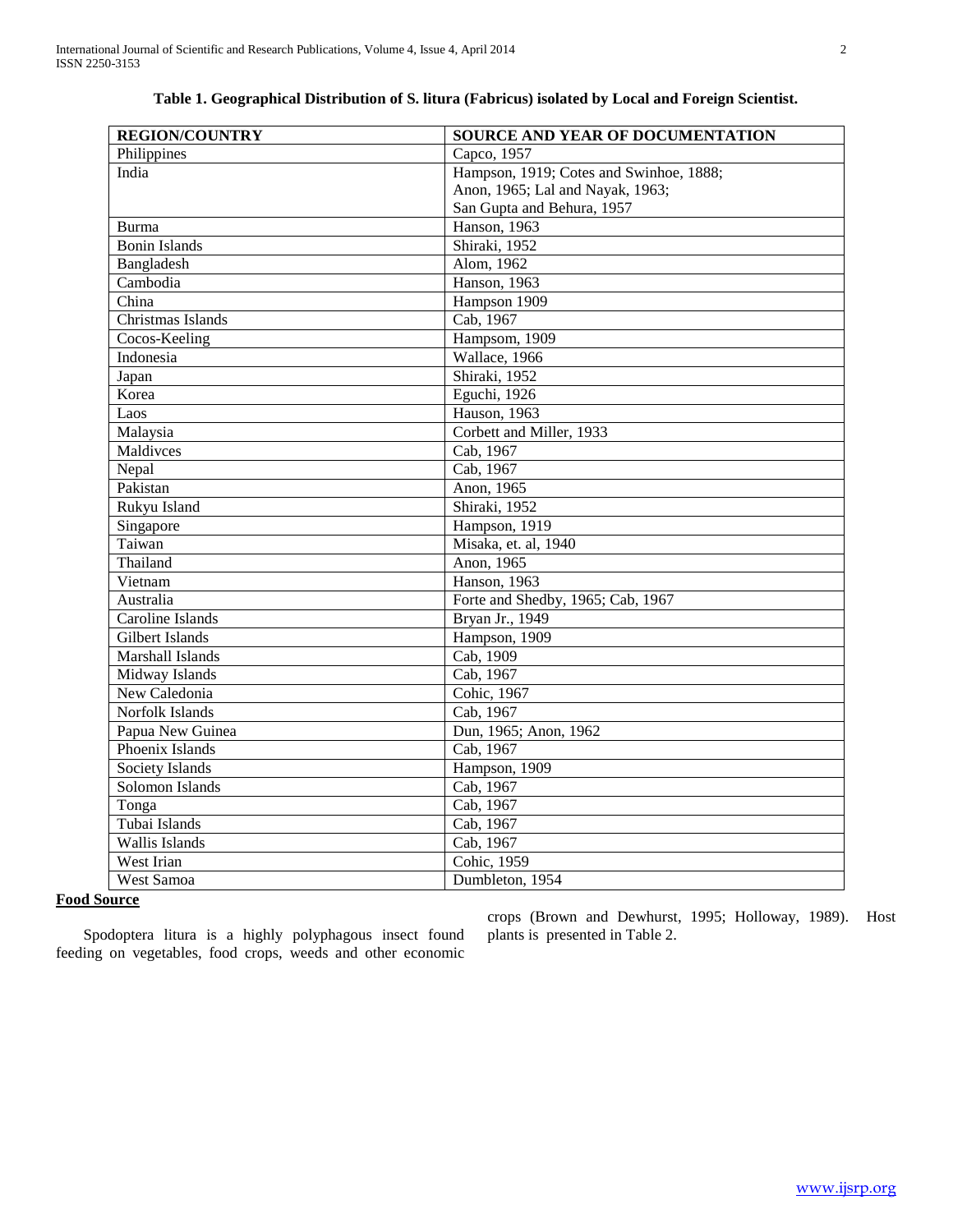| <b>Hosts/Food Source</b>           | <b>Area/Region</b> | <b>Researcher/Documentor</b> |
|------------------------------------|--------------------|------------------------------|
| Taro                               | Solomon Islands    | MC Forlane, 1987             |
| Rice                               | Philippines        | Im, et. al, 1989             |
| Tobacco                            | Philippines        | Torreno, 1985                |
|                                    | India              | Dhandapani, 1985             |
| Coffee and C. odorata              | India              | Singh and Sacban, 1993       |
| Sugarbeet                          | India              | Singh and Sacban, 1993       |
| Groundnut                          | India              | Singh and Sacban, 1993       |
| Soybeans                           | India              | Singh and Sacban, 1993       |
| Cauliflower                        | India              | Singh and Sacban, 1993       |
| Jatropa curgas                     | India              | Singh and Sacban, 1993       |
| Lucerne                            | India              | Meshran and Josh, 1994       |
| Tobacco and Castor                 | India              | Meshran and Josh, 1994       |
| Banana and Corn                    | India              | Rao, 1956                    |
| Groundnut, Sunflower, Cotton,      | India              | Rao, 1956                    |
| Jute, Tomato                       |                    |                              |
| Cabbage, Cauliflower, Chow         | India              | Agyar, 1963                  |
| Chow, Blackgram                    |                    |                              |
| Sweet potato, Agathi, chilli,      | India              | David and Kumarswami, 1975   |
| Onion                              |                    |                              |
| Tomato, Tobacco, Potato            | India              | Pruthi, 1969                 |
| Castor, Gram linseed, Groundnut,   | India              | Pruthi, 1969                 |
| Jute, Corn, Lucerne, Banana, Rose, |                    |                              |
| Poppy, Sugarbeet, Brinjal cabbage, |                    |                              |
| and Sweet potato                   |                    |                              |
| Okra, Clove and Surghum            | India              | Thomas, et. al, 1969         |
| Onion poppy                        | India              | Singh and Byas, 1975         |
| Sunflower                          | India              | Singh and Dabral, 1977       |
| Fennel, Fenugreek                  | India              | Ayyanna, et. al, 1982        |
| Blackcumin, Soybean, Gree gram,    | India              | Nagalingham, et. al, 1979    |
| Jute and Black pepper              |                    |                              |
| Soybean                            | India              | Singh, 1980                  |
| Amaranthus                         | India              | Srivastava, et. al, 1971     |
| Cowpea                             | India              | Puttaswamy and Reddy, 1981   |
| Marsilea Quadriflora               | India              | Yadau and Yadar, 1983        |
| Onion                              | Korea              | Sain, et. al, 1983           |
| Cabbage                            | China              | Choo, 1988                   |
| Soybean and Alfalfa                | Japan              | Zhoo and Aeto, 1994          |
| White clove                        | Japan              | Okado, 1993                  |
| Long bean and Cotton               | Malaysia           |                              |
| Jute                               | India              | Singh and Hol, 1972          |
| Gladiolus                          | China              | Patel, 1943                  |
| Gladiolus                          | India              | Wang, 1982                   |
| Cynara sculymus                    | India              | Krishnaiaw, et. al, 1967     |
| Sun hemp                           | India              | Ramamurthy, et. al, 1967     |
| Potato                             | India              | Ansai, et. al, 1992          |

|  |  | Table 2. Host/Food Source, Area or Region and Scientist/Documentor. |
|--|--|---------------------------------------------------------------------|
|  |  |                                                                     |

## **Morphological Description and Feeding Behavior**

 Eggs were laid in clusters (2,685 eggs/cluster) according to Torreno (1985) and Troung (1989). Earlier, Miyahara et. al, 1971, noted that between 2-5 days after moth emergence, females lay 1000-2000 eggs/mass on lower leaf surface of any host plant. Egg masses are covered with hair-like scales from the end of the insect's abdomen. Fecundity is adversely affected by

high temperature and low relative humidity (about 960 eggs laid at  $30^{\circ}$ C and  $90\%$  RH and 145 eggs at  $35^{\circ}$ C and  $30\%$  RH).

The larvae pass through six instar in 15-23 days at  $25{\text -}26$  °C. Young age larvae in groups, leaving the epidermis of the leaf intact. Later, the late age/grown-up larvae disperse and hide underground during the day and feed at night and early in the morning.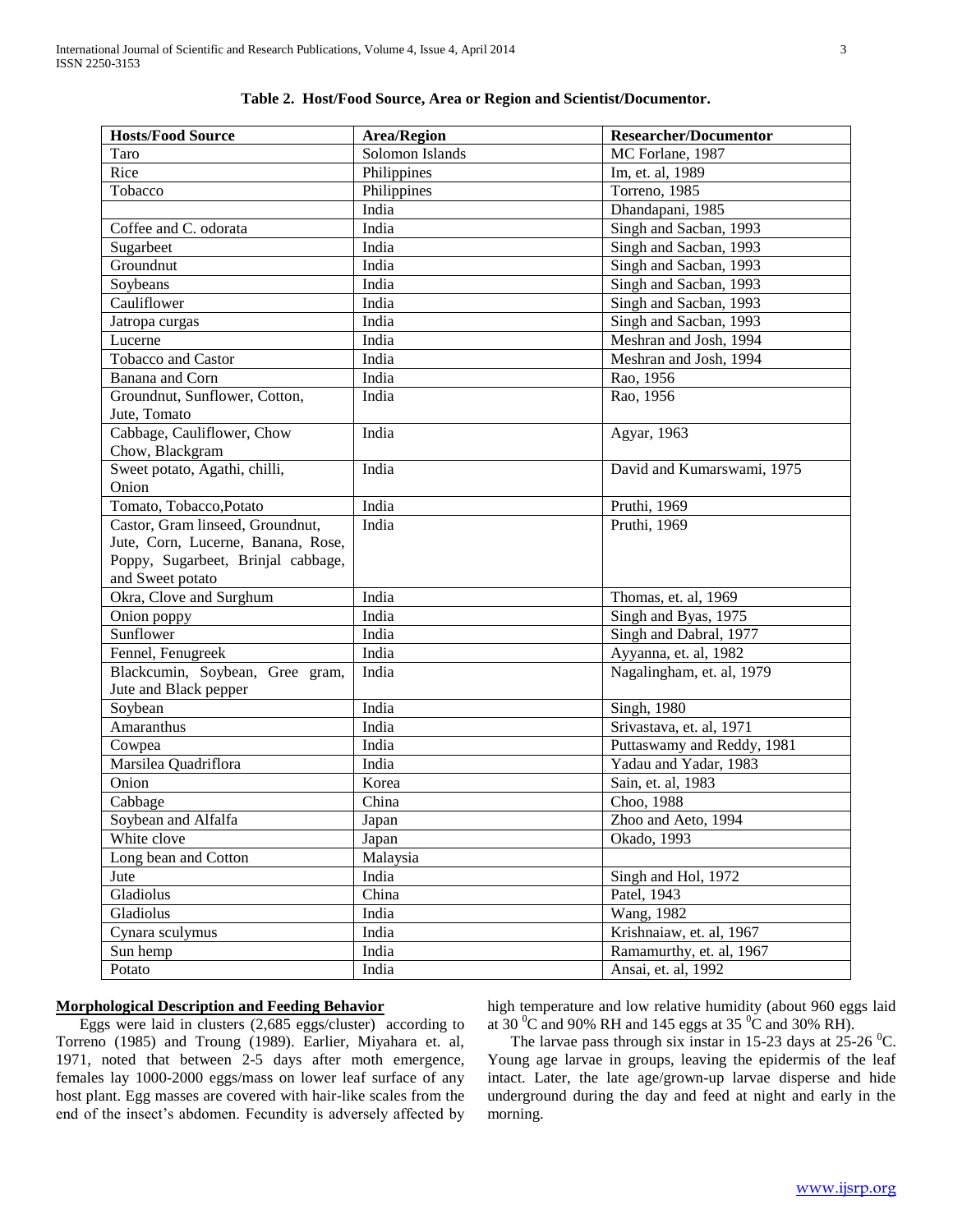Pupal period is usually spent in earthen cell (encasement) and lasts 11-13 days at  $25^{\circ}$ C. Life span of adult is about 4-10 days depending on temperature and low relative humidity. Thus, life cycle for one generation can be completed in five weeks. In Japan (Nakasuji, 1976) four generations develop between May to October while in the tropics, there may be eight annual generations.

 Host range of common cutworm, S. litura covers over 40 families containing at least 87 species (Salama, et. al, 1970). Among the main crop species attacked by S. litura in the tropics are: C.esculenta, cotton, flax, groundnuts, jute, lucerne, maize, rice, soyabeans, tea, tobacco, ambergines, brassica, capsicum, cucurbits, phaseolus, potatoes and vigna. Other hosts include ornamentals, wild plants, weeds and shade trees (Salama, et. al, 1970).

#### **Crop loss and economic impact.**

 Common cutworm, S. litura is an extremely serious insect pest capable of defoliating many economically important crops. In India, yield of soybeans was reduced by 42% (Srivastava, et. al, 1972). On the other hand, yield loss of tobacco was reached at 23-24, 44.2 and 50.4 when plants were infested with two, four and eight larvae respectively (Patel, et. al, 1971). Likewise, 4-8 larvae per Colocasia esculenta reduced yield by 10% similar to 2- 3 and 1-2 larvae per plant of ambergines and capsicum (Nakasuji and Matsuzaki, 1977).

#### IV. MATERIALS AND METHODS

 Series of experiments were carried-out in the field and in the screen house generating substantial informations for the realization of the objectives of the project.

#### **Collection of Specimen and Mass Production**

 Test insects were collected from mulberry plantations of the Central Experimental Station of DMMMSU-SRDI. They were cultured/mass produced in the screen house using rearing pans, jars and gerber bottles. Specimens were provided with mulberry leaves of desired age to sustain their growth and development.

## **Characterization of the Different Developmental Stages**

 Documentation started upon hatching where the larvae were characterized according to external and biological activities. Observation and data gathering continued until the completion of one generation. Another set of experiment was laid out for the determination of the longevity of the developmental stages.

#### **Oviposition and Fecundity**

 Newly emerged male and female moths were introduced in caged plants inside the screen house for close monitoring. Paired moth, male and female was also confined in a large mosquito net in the open field for performance comparison. Egg laying performances were recorded.

#### **Identification of Matured Enemies**

 Series of pest survey were conducted to closely observe the association of different insects with cutworm within the mulberry plantations. They were classified according to predators or pest like cutworms and pyralid. Newly hatched and grown larvae of cutworms were collected and cultured in the screen house with predetermined beneficial insect.

 Infected and dead cutworms were thoroughly diagnosed according to the cause of illness or death.

## **Host Determination**

 A survey was conducted within mulberry plantation observing the positive reaction of cutworms to weed species. Similar activity was conducted on nearby farms identifying crops vulnerable to cutworms.

#### **Abiotic Factors Affecting Pest Activity**

 Monthly insect counts (larvae and egg clusters) were conducted determining the population levels across months and establishing the seasonal pattern.

## V. RESULTS AND DISCUSSIONS

#### **Metamorphosis**

 Common cutworms of mulberry undergo complete metamorphosis (egg, larvae, pupa and adult). Stages of growth and development were influenced by nutrition and rearing conditions. Shiny round shelled eggs were produced in large numbers and deposited underneath the middle leaves. Upon hatching, young age larvae sought soft tissue and slowly migrated to older leaves as they advance to the later stages. Five moultings were noted with the fully matured larvae forming soil case for protection. After several days, adult broke-out of the pupal shell, copulate and produced eggs.

#### **Physical Characteristics**

 Eggs. Shinny-round shelled eggs were laid in 7-10 batches in a duration of four days that weighed  $\pm$  0.124 mg/egg and a diameter of  $\pm$  0.0098 millimeter. Incubation took place in  $\pm$  2.36 days within the range of 2-3 days as recorded by Truong in 1989 using tobacco as substrate.

 Larvae. After hatching, larvae undergone six stadium with the first instar noted as the longest at  $\pm$  4.08 days and shorter duration at later larval stages (2.44-3.64 days only). Weight gradually increases as they advance to the next stage with a single matured worm weighing 689.0 mg and a body diameter of  $+ 1.73$  mm and  $+ 3.56$  cm long (Table 3 and Fig.1). Total larval development was computed at 19.36 days, longer than those fed with castor 15.4 days but shorter than those fed with maize, 20.6 days (Singh and Hai, 1972). Highly variable larval development was noted by Truong in 1989 at 15-27 days depending on the rearing condition.

 Pupa. Fully matured larvae secured the ground (1-2 cm below the surface) for pupation. It was completed in 8.29 days a little longer than the 7-8 days pupation using tobacco a food source as documented by Truong, 1989 (Table 3 and Fig.1). A pupa weighed  $\pm$  281 mg with a diameter of  $\pm$  5.23 mm and a length of  $\pm$  1.73 cm.

 Adult/moth. Female moth emerged a day or two earlier than males. A pair copulated for two days and laid their eggs in patches for four days. Generally, moth weighed  $\pm$  138 mg with a body size of  $\pm$  5.04 mm and  $\pm$  1.79 mm from the head to the tip of the abdomen. It took about  $\pm$  7.8 days period from emergence to the completion of egg laying.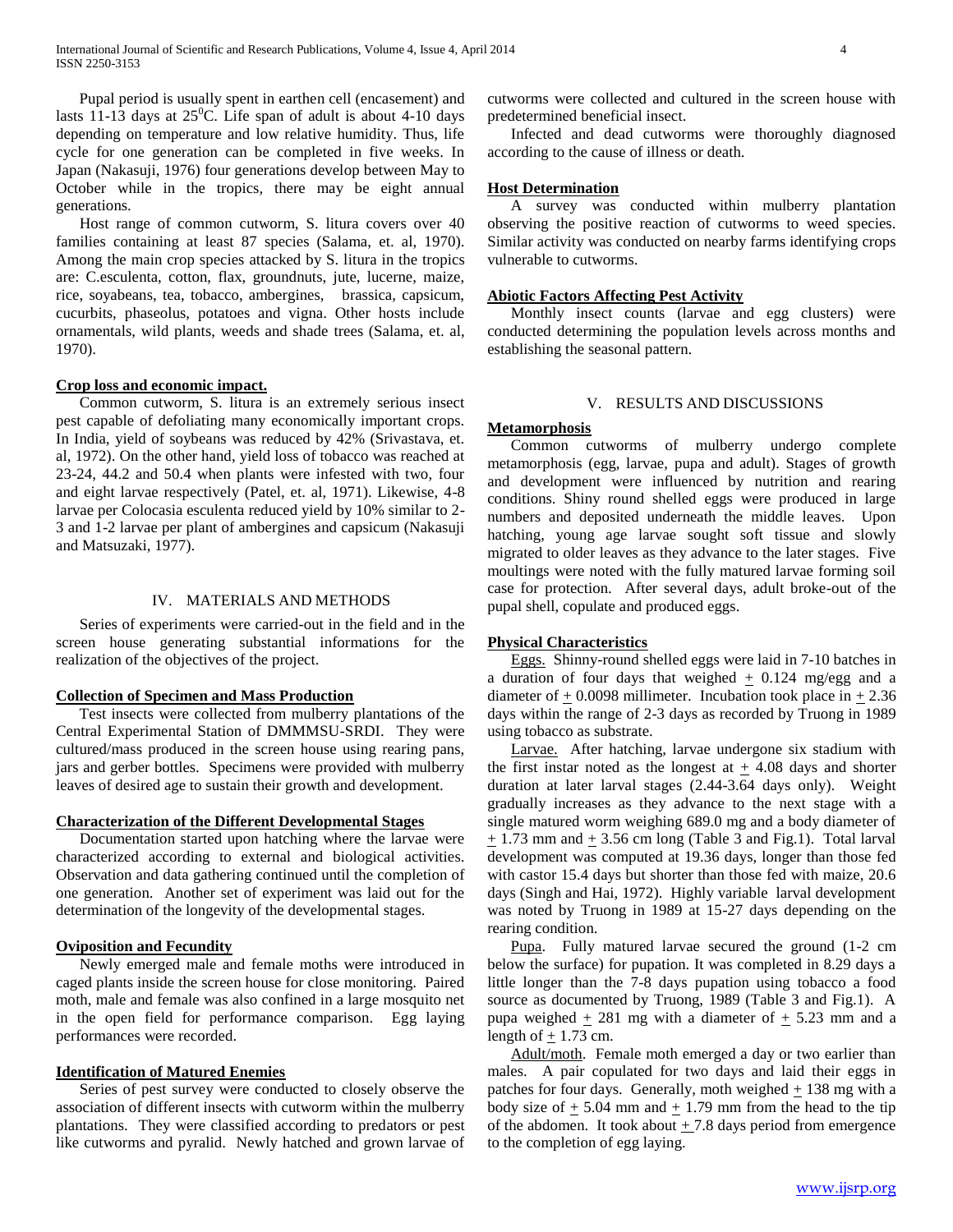International Journal of Scientific and Research Publications, Volume 4, Issue 4, April 2014 5 ISSN 2250-3153

#### **Total Development Period for One Generation**

 Nutrition influenced the overall development of the insectpest. When fed with mulberry, total life time for one generation was only  $+ 37.81$  days that was much shorter the 52-56 day duration with tobacco leaves as food (Prasad, 1977).

#### **Fecundity**

 Egg production performance was influenced by rearing condition as shown in (Table 3 and Fig.1). Better egg production was noted when reared in the open field than in a limited space and unfavorable condition as in cage or screen house (635.67 eggs vs 557.86 egg/pair). Likewise, caged insects scattered their eggs into 6.5 clusters unlike in the normal condition with only 2.5 clustered egg/pair.

## **Table 3. Characteristics and life cycle of common cutworm.**

| of<br><b>Stages</b><br>Development | Weight<br>(mg) | <b>Size</b><br>(mm) | Length<br>(cm) | One<br><b>Generation</b><br>(days) |
|------------------------------------|----------------|---------------------|----------------|------------------------------------|
| Egg                                | $+0.124$       | 土<br>0.0098         |                | $+2.36$                            |
| Larvae                             |                |                     |                |                                    |
| 1 <sup>st</sup>                    | $+2.08$        | $+0.610$            | $+0.34$        | $+4.08$                            |
| 2 <sup>nd</sup>                    | $+2.99$        | $+1.75$             | $+0.64$        | $+3.24$                            |
| 3 <sup>rd</sup>                    | $+94.00$       | $+2.46$             | $+1.73$        | $+3.48$                            |
| 4 <sup>th</sup>                    | $+306.00$      | $+3.56$             | $+2.87$        | $+2.44$                            |
| 5 <sup>th</sup>                    | $+689.00$      | $+4.72$             | $+3.56$        | $+3.64$                            |
| Pupa                               | $+281.00$      | $+5.23$             | $+1.73$        | $+8.29$                            |
| Adult                              | $+138.00$      | $+5.04$             | $+1.79$        | $+7.80$                            |
| Total                              |                |                     |                | $+35.33$                           |







## **Natural Enemies Affecting Resurgence and Distribution**

 A. Biotic Factors. Biological agents like predators, parasites and disease causing organisms showed down the multiplication of cutworm. Species of spider, beetles and bugs were found preying on newly hatched/juvenile worms. Likewise, crickets, cotton stainer, praying mantis and katydid were found occasionally feeding on newly hatched cutworms (Table 4).

 Parasites were observed emerging from dead larvae and isolated as tachinid fly and wasps. Death of larvae was noted to be due to viruses, fungi and bacteria (Table 4). Similar parasites

and disease causing organisms were also isolated by Pojas, 1987 as cited by Torreno.1985.

 Population build up was favored by the abundance of vulnerable host plants. Legumes, solanaceous plants, cucurbits, pechay and cabbage were found harboring cutworms of different ages. Likewise, weed species like spinach marakamote, jute, gatas-gatas, pigweed and other weeds associated with mulberry were also prune to cutworms (Table 5).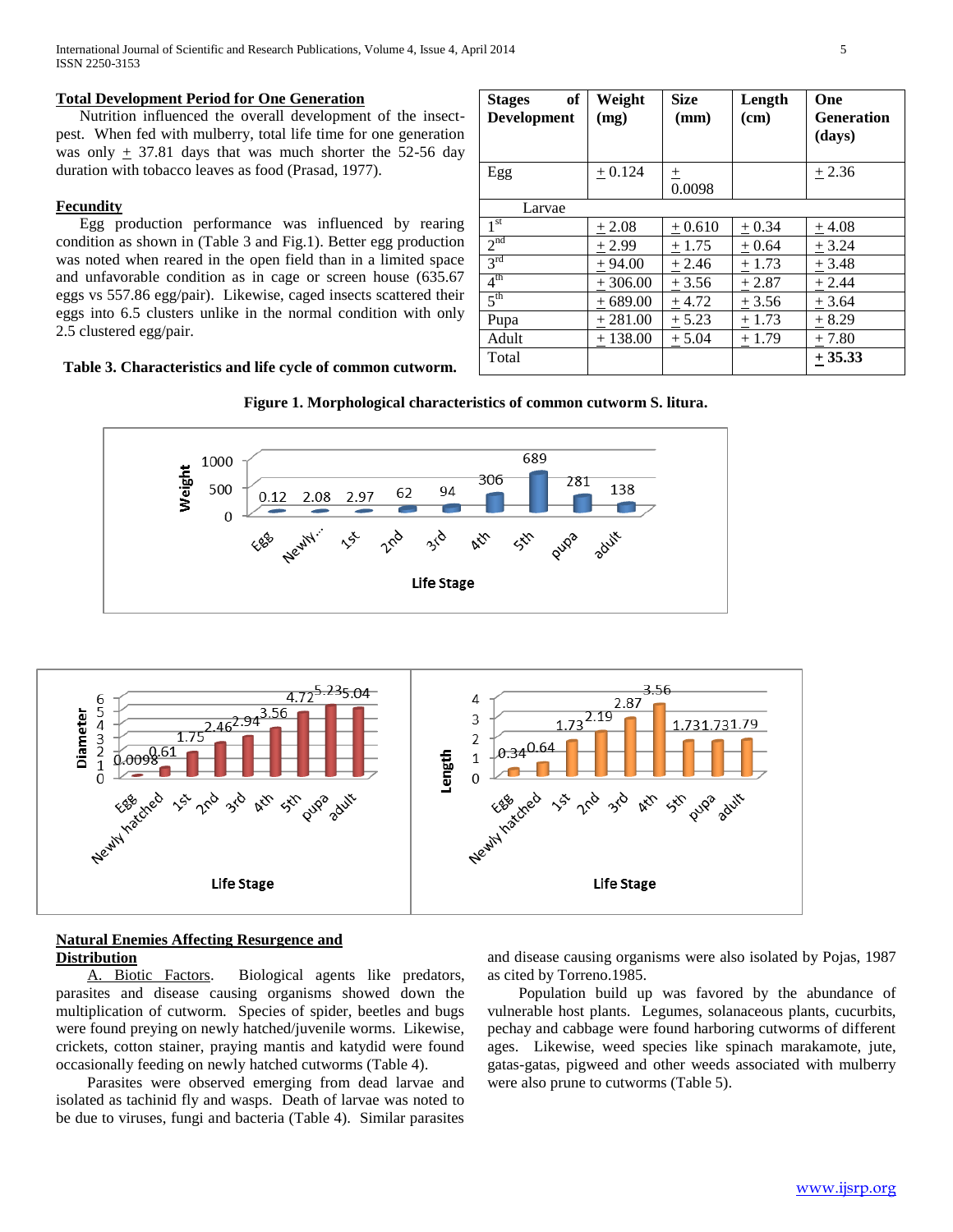## **Table 4. Biological agents affecting the multiplication of common cutworm.**

| Predators           | Parasites     | Disease-Causing |
|---------------------|---------------|-----------------|
|                     |               | Organisms       |
| and jumping<br>Lynx | Trachivid fly | fungi           |
| spiders             |               |                 |
| Ladybird<br>and     | Wasps         | bacteria        |
| coccinalid beetles  |               |                 |
| Reduvid and tobacco |               | virus           |
| bugs                |               |                 |
| Tree cricket        |               |                 |
| Katydid             |               |                 |
| Cotton stainer      |               |                 |
| Praying mantis      |               |                 |

## **Table 5. Potential food sources of cutworm within mulberry plantation and neighboring farms.**

| Common Crops |              | <b>Weed Species</b> |               |
|--------------|--------------|---------------------|---------------|
| Common       | Scientific   | Common              | Scientific    |
| Name         | Name         | Name                | Name          |
| Tomato       |              | Spinach             | A. pemaras    |
|              | esculentum   |                     |               |
| Eggplant     | S. melongena | Marakamore          | I. acotangula |

| Pepper     | C. annum     | Jute       | C. capsularia |
|------------|--------------|------------|---------------|
| Cowpea     | V. sinensis  | Gatas-gats | E. hirta      |
| Corn       | Z. mays      | Maratabako | M. arvensis   |
| Cabbage    | B. oleraceae | Andadasi   | C. alata      |
| Squash     | C. maxima    | Pigweed    | P. oleraceae  |
| Mungbean   | P. vulgaris  | Wild jute  |               |
| Okra       |              | Tantandok  |               |
| Pechay     |              |            |               |
| Cucumber   |              |            |               |
| Pigeon pea | C. cajan     |            |               |

B. Abiotic Factors. Temperature, relative humidity, frequency of rain including floods critically affected the development of the insect pest. High temperature and relative humidity during summer and scarcity of food supply greatly reduced egg production. Likewise, heavy down pour in July (about 44.2 man/day) and stormy weather with gusty winds in August prevented the resurgence and redistribution of cutworms. However, larvae started to regroup and converge to roboustly growing mulberries, rice fields and vegetable plantations. High population extends until June with second population peak on October. (Fig.2 and Fig.3).

## **Fig. 2. Seasonal abundance of cutworm eggs, larvae and predators.**

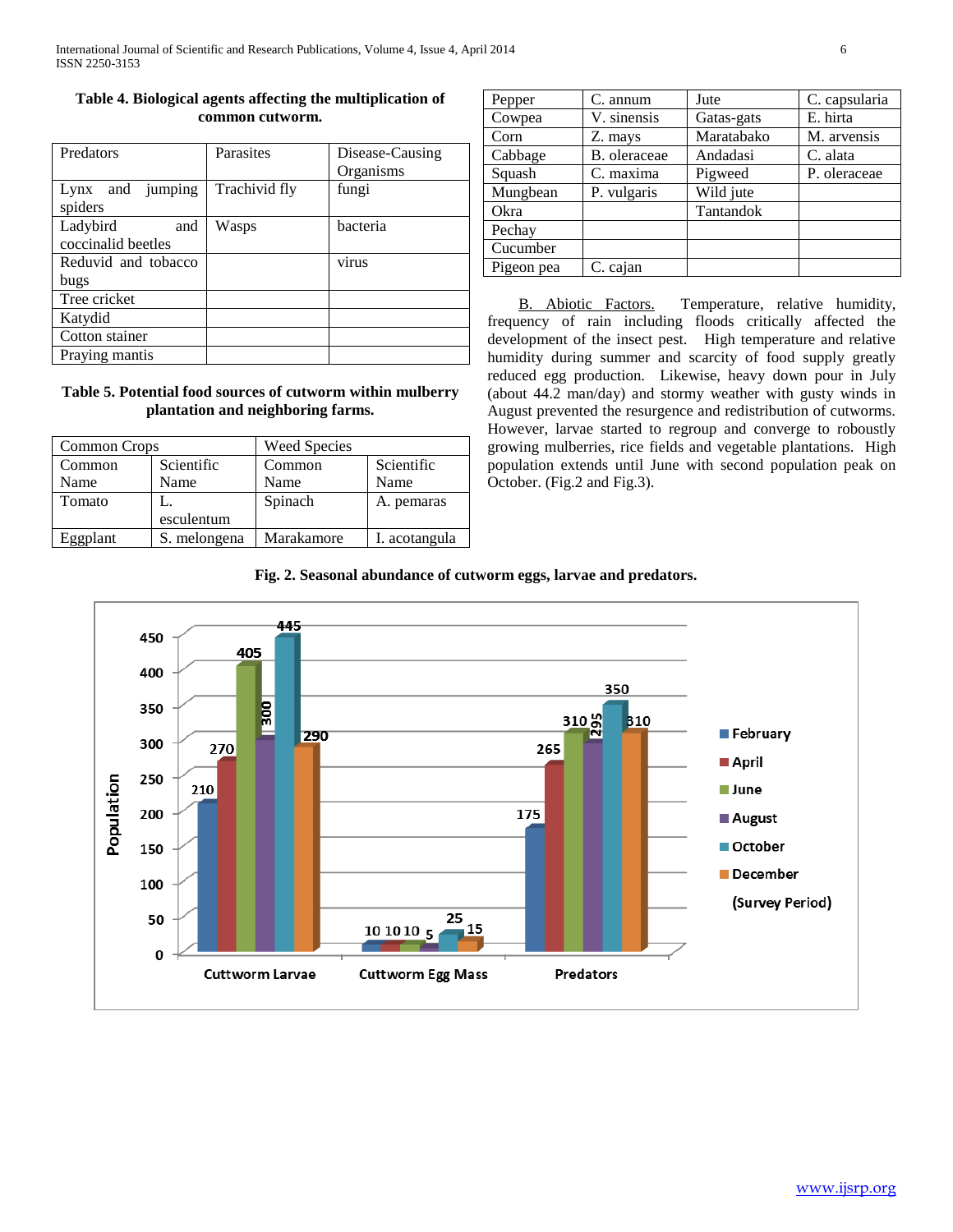

**Fig. 3a. Agrometeorological data affecting pest population (temperature and relative humidity).**

**Fig. 3b. Agrometeorological data affecting pest population (rainfall).**



## VI. SUMMARY

 Cutworm develops in four stages of metamorphosis known to be influenced by food sources, biotic and abiotic factors. Shinny round shelled eggs were produced in large numbers (between 557.86-635.67 eggs/pair) and deposited underneath the middle leaves.

 Incubation took place in 2-3 days where newly hatched transparent greenish larvae called ants fed on tender leaves and gradually increases in size and gained weight as they advance into the next phases of growth. Color changes as they cast off their old skin until attaining their maximum size and weight. First stadium was noted to be the longest at 4.08 days with other

instars completed between 2.44 – 2.64 days. Larval development lasted for 19.36 days.

 Fully matured worms secure the ground for pupation and took 8-9 days before the moth emerged. Male and female moth copulated for two days with four days egg laying period. Total lifetime for one generation was 37.81 days.

 Egg production performance was higher in the normal open field than confined in cage. Pest outbreak and redistribution was influenced by biological agents and abiotic factors. Population build-up was favored by the abundance of food sources serving as their breeding host as well.

 Population rose-up starting February to June with another population peak in October but slide down in December.